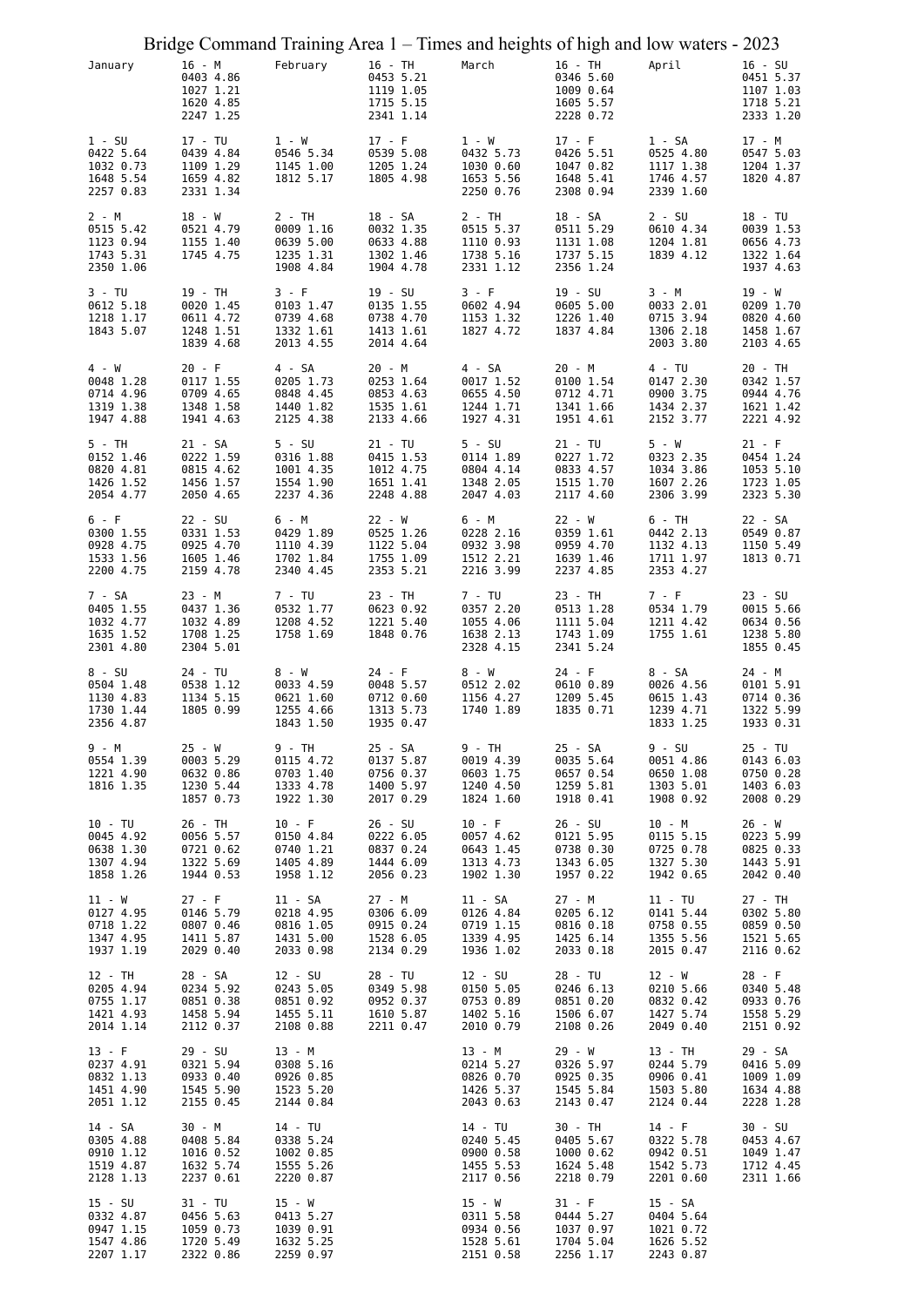|                                                               | Bridge Command Training Area 1 – Times and heights of high and low waters - 2023 |                                                               |                                                              |                                                  |                                                               |                                                               |                                                              |                                                               |
|---------------------------------------------------------------|----------------------------------------------------------------------------------|---------------------------------------------------------------|--------------------------------------------------------------|--------------------------------------------------|---------------------------------------------------------------|---------------------------------------------------------------|--------------------------------------------------------------|---------------------------------------------------------------|
| May                                                           | 16 - TU<br>0536 5.10<br>1152 1.29<br>1810 4.96                                   | June                                                          | $16 - F$<br>0122 1.36<br>0740 4.94<br>1358 1.40<br>2015 4.92 |                                                  | July                                                          | $16 - SU$<br>0148 1.38<br>0814 4.88<br>1422 1.46<br>2048 4.82 | August                                                       | $16 - W$<br>0323 1.88<br>1004 4.39<br>1603 1.89<br>2241 4.41  |
| 1 - M<br>0532 4.25<br>1135 1.85<br>1755 4.07                  | 17 - W<br>0028 1.42<br>0645 4.84<br>1307 1.52<br>1924 4.77                       | $1 - TH$<br>0043 2.07<br>0647 3.91<br>1317 2.12<br>1926 3.88  | 17 - SA                                                      | 0235 1.40<br>0850 4.93<br>1510 1.38<br>2124 4.96 | 1 - SA<br>0105 1.82<br>0654 4.24<br>1336 1.83<br>1924 4.24    | 17 - M<br>0256 1.51<br>0922 4.79<br>1531 1.53<br>2156 4.78    | $1 - TU$<br>0219 1.70<br>0810 4.50<br>1454 1.69<br>2046 4.51 | 17 - TH<br>0441 1.86<br>1115 4.46<br>1716 1.79<br>2346 4.54   |
| 2 - TU<br>0003 2.02<br>0625 3.90<br>1236 2.17<br>1906 3.77    | 18 - TH<br>0150 1.56<br>0804 4.75<br>1434 1.54<br>2043 4.79                      | $2 - F$<br>0153 2.12<br>0807 3.89<br>1429 2.08<br>2045 3.95   | 18 - SU                                                      | 0344 1.33<br>0957 5.02<br>1615 1.26<br>2228 5.09 | $2 - SU$<br>0207 1.82<br>0757 4.27<br>1439 1.79<br>2030 4.32  | 18 - TU<br>0404 1.53<br>1029 4.79<br>1637 1.51<br>2300 4.82   | 2 - W<br>0330 1.66<br>0922 4.55<br>1606 1.58<br>2158 4.63    | $18 - F$<br>0545 1.71<br>1214 4.62<br>1811 1.61               |
| 3 - W<br>0114 2.28<br>0802 3.71<br>1357 2.33<br>2059 3.71     | $19 - F$<br>0314 1.48<br>0921 4.87<br>1551 1.37<br>2156 4.98                     | 3 - SA<br>0303 2.00<br>0919 4.05<br>1535 1.89<br>2148 4.17    | 19 - M                                                       | 0444 1.19<br>1057 5.16<br>1711 1.12<br>2324 5.23 | 3 - M<br>0311 1.73<br>0903 4.39<br>1542 1.64<br>2134 4.49     | 19 - W<br>0507 1.47<br>1130 4.86<br>1735 1.42<br>2358 4.90    | $3 - TH$<br>0439 1.48<br>1033 4.74<br>1711 1.35<br>2305 4.88 | 19 - SA<br>0040 4.71<br>0633 1.51<br>1302 4.79<br>1854 1.41   |
| 4 - TH<br>0241 2.32<br>0944 3.78<br>1522 2.24<br>2218 3.90    | 20 - SA<br>0424 1.24<br>1028 5.12<br>1653 1.10<br>2257 5.27                      | $4 - SU$<br>0404 1.76<br>1013 4.31<br>1630 1.61<br>2236 4.47  | $20 - TU$                                                    | 0536 1.06<br>1151 5.29<br>1759 1.00              | 4 - TU<br>0412 1.54<br>1005 4.60<br>1640 1.42<br>2233 4.74    | 20 - TH<br>0600 1.37<br>1224 4.95<br>1824 1.32                | 4 - F<br>0541 1.21<br>1136 5.03<br>1809 1.06                 | $20 - SU$<br>0123 4.86<br>0713 1.31<br>1341 4.92<br>1931 1.21 |
| $5 - F$<br>0357 2.12<br>1044 4.03<br>1627 1.96<br>2305 4.18   | $21 - SU$<br>0520 0.96<br>1125 5.40<br>1744 0.84<br>2350 5.53                    | 5 - M<br>0455 1.46<br>1057 4.64<br>1719 1.30<br>2318 4.81     | 21 - W                                                       | 0015 5.33<br>0621 0.96<br>1239 5.36<br>1842 0.93 | 5 - W<br>0507 1.30<br>1101 4.88<br>1734 1.17<br>2328 5.02     | $21 - F$<br>0049 4.98<br>0646 1.27<br>1312 5.01<br>1907 1.22  | 5 - SA<br>0005 5.20<br>0635 0.91<br>1232 5.36<br>1900 0.77   | 21 - M<br>0158 4.97<br>0748 1.13<br>1414 5.01<br>2005 1.05    |
| 6 - SA<br>0453 1.79<br>1123 4.34<br>1716 1.60<br>2338 4.51    | 22 - M<br>0607 0.74<br>1214 5.63<br>1828 0.65                                    | $6 - TU$<br>0541 1.14<br>1138 4.98<br>1803 1.00<br>2359 5.15  | 22 - TH                                                      | 0102 5.37<br>0702 0.91<br>1324 5.36<br>1922 0.91 | 6 - TH<br>0559 1.04<br>1153 5.17<br>1823 0.92                 | 22 - SA<br>0134 5.03<br>0727 1.18<br>1355 5.04<br>1946 1.15   | $6 - SU$<br>0058 5.52<br>0724 0.63<br>1323 5.66<br>1947 0.52 | 22 - TU<br>0228 5.05<br>0822 0.98<br>1440 5.08<br>2038 0.92   |
| 7 - SU<br>0537 1.42<br>1152 4.68<br>1757 1.24                 | $23 - TU$<br>0038 5.70<br>0647 0.59<br>1300 5.74<br>1906 0.56                    | 7 - W<br>0624 0.86<br>1219 5.30<br>1845 0.74                  | $23 - F$                                                     | 0146 5.33<br>0741 0.92<br>1406 5.28<br>2000 0.95 | $7 - F$<br>0018 5.31<br>0647 0.80<br>1243 5.44<br>1910 0.70   | $23 - SU$<br>0214 5.03<br>0805 1.12<br>1432 5.02<br>2023 1.10 | 7 - M<br>0147 5.79<br>0809 0.42<br>1411 5.89<br>2031 0.36    | $23 - W$<br>0252 5.11<br>0855 0.88<br>1503 5.14<br>2111 0.85  |
| 8 - M<br>0006 4.85<br>0617 1.06<br>1221 5.03<br>1835 0.90     | 24 - W<br>0121 5.76<br>0725 0.55<br>1342 5.74<br>1943 0.56                       | 8 - TH<br>0040 5.44<br>0705 0.64<br>1300 5.56<br>1926 0.57    | 24 - SA                                                      | 0226 5.22<br>0818 0.98<br>1445 5.14<br>2037 1.03 | 8 - SA<br>0107 5.55<br>0733 0.62<br>1331 5.65<br>1955 0.55    | 24 - M<br>0249 5.00<br>0841 1.09<br>1504 4.97<br>2059 1.08    | $8 - TU$<br>0234 5.96<br>0852 0.31<br>1457 6.00<br>2113 0.30 | 24 - TH<br>0315 5.17<br>0928 0.84<br>1527 5.19<br>2145 0.84   |
| 9 - TU<br>0036 5.19<br>0654 0.76<br>1252 5.35<br>1912 0.64    | 25 - TH<br>0202 5.69<br>0800 0.60<br>1422 5.61<br>2018 0.66                      | $9-F$<br>0122 5.66<br>0746 0.51<br>1343 5.73<br>2006 0.48     | $25 - SU$                                                    | 0303 5.05<br>0855 1.08<br>1521 4.96<br>2114 1.14 | $9 - SU$<br>0155 5.73<br>0818 0.50<br>1419 5.79<br>2040 0.47  | 25 - TU<br>0318 4.94<br>0917 1.09<br>1532 4.92<br>2135 1.10   | $9 - W$<br>0320 6.01<br>0933 0.31<br>1543 5.99<br>2154 0.35  | $25 - F$<br>0341 5.21<br>1002 0.86<br>1556 5.21<br>2220 0.90  |
| 10 - W<br>0108 5.50<br>0730 0.54<br>1325 5.62<br>1948 0.46    | $26 - F$<br>0241 5.51<br>0835 0.74<br>1500 5.38<br>2053 0.84                     | $10 - SA$<br>0205 5.78<br>0827 0.47<br>1427 5.79<br>2048 0.49 | 26 - M                                                       | 0337 4.86<br>0933 1.21<br>1553 4.77<br>2153 1.29 | 10 - M<br>0243 5.82<br>0902 0.47<br>1507 5.83<br>2124 0.49    | 26 - W<br>0345 4.89<br>0953 1.12<br>1558 4.87<br>2212 1.15    | 10 - TH<br>0406 5.94<br>1015 0.42<br>1629 5.85<br>2236 0.52  | 26 - SA<br>0412 5.21<br>1038 0.96<br>1630 5.18<br>2257 1.03   |
| $11 - TH$<br>0143 5.72<br>0806 0.41<br>1402 5.79<br>2025 0.39 | 27 - SA<br>0319 5.24<br>0911 0.95<br>1537 5.09<br>2130 1.07                      | $11 - SU$<br>0250 5.78<br>0910 0.53<br>1514 5.75<br>2132 0.59 | $27 - TU$                                                    | 0409 4.68<br>1013 1.37<br>1624 4.59<br>2234 1.45 | $11 - TU$<br>0331 5.81<br>0947 0.52<br>1556 5.77<br>2210 0.58 | 27 - TH<br>0412 4.85<br>1031 1.19<br>1627 4.83<br>2251 1.24   | $11 - F$<br>0453 5.73<br>1057 0.63<br>1717 5.59<br>2319 0.77 | $27 - SU$<br>0449 5.13<br>1117 1.12<br>1711 5.06<br>2339 1.23 |
| $12 - F$<br>0222 5.83<br>0843 0.40<br>1442 5.84<br>2102 0.44  | 28 - SU<br>0354 4.92<br>0949 1.20<br>1611 4.76<br>2208 1.34                      | 12 - M<br>0339 5.68<br>0955 0.67<br>1604 5.60<br>2219 0.77    | 28 - W                                                       | 0440 4.52<br>1056 1.53<br>1657 4.45<br>2319 1.60 | 12 - W<br>0421 5.71<br>1034 0.65<br>1647 5.62<br>2258 0.74    | $28 - F$<br>0444 4.80<br>1111 1.30<br>1702 4.77<br>2332 1.36  | 12 - SA<br>0542 5.43<br>1142 0.93<br>1808 5.26               | 28 - M<br>0534 4.97<br>1202 1.34<br>1759 4.87                 |
| 13 - SA<br>0303 5.81<br>0922 0.50<br>1525 5.75<br>2143 0.60   | 29 - M<br>0429 4.60<br>1029 1.48<br>1646 4.45<br>2251 1.63                       | $13 - TU$<br>0430 5.50<br>1045 0.87<br>1658 5.39<br>2312 0.99 | 29 - TH                                                      | 0515 4.39<br>1143 1.67<br>1736 4.34              | 13 - TH<br>0513 5.52<br>1123 0.85<br>1741 5.41<br>2349 0.96   | 29 - SA<br>0522 4.74<br>1155 1.43<br>1744 4.70                | 13 - SU<br>0007 1.09<br>0635 5.08<br>1232 1.26<br>1904 4.90  | 29 - TU<br>0028 1.46<br>0627 4.76<br>1258 1.58<br>1858 4.65   |
| 14 - SU<br>0348 5.66<br>1004 0.71<br>1612 5.54<br>2228 0.84   | 30 - TU<br>0504 4.31<br>1115 1.76<br>1724 4.18<br>2342 1.89                      | 14 - W<br>0527 5.27<br>1141 1.10<br>1758 5.16                 | $30 - F$                                                     | 0008 1.74<br>0559 4.29<br>1236 1.79<br>1825 4.26 | $14 - F$<br>0609 5.29<br>1216 1.07<br>1838 5.18               | 30 - SU<br>0019 1.50<br>0608 4.65<br>1245 1.56<br>1835 4.60   | 14 - M<br>0101 1.43<br>0736 4.73<br>1331 1.59<br>2010 4.58   | 30 - W<br>0133 1.68<br>0733 4.56<br>1413 1.74<br>2012 4.50    |
| 15 - M<br>0438 5.40<br>1053 0.99<br>1706 5.25<br>2321 1.15    | 31 - W<br>0547 4.06<br>1211 1.99<br>1814 3.97                                    | 15 - TH<br>0013 1.21<br>0631 5.06<br>1246 1.30<br>1905 4.99   |                                                              |                                                  | 15 - SA<br>0045 1.19<br>0709 5.06<br>1316 1.29<br>1941 4.96   | 31 - M<br>0114 1.62<br>0704 4.55<br>1345 1.67<br>1936 4.51    | 15 - TU<br>0205 1.72<br>0847 4.47<br>1443 1.82<br>2126 4.41  | 31 - TH<br>0256 1.76<br>0853 4.49<br>1539 1.71<br>2134 4.54   |